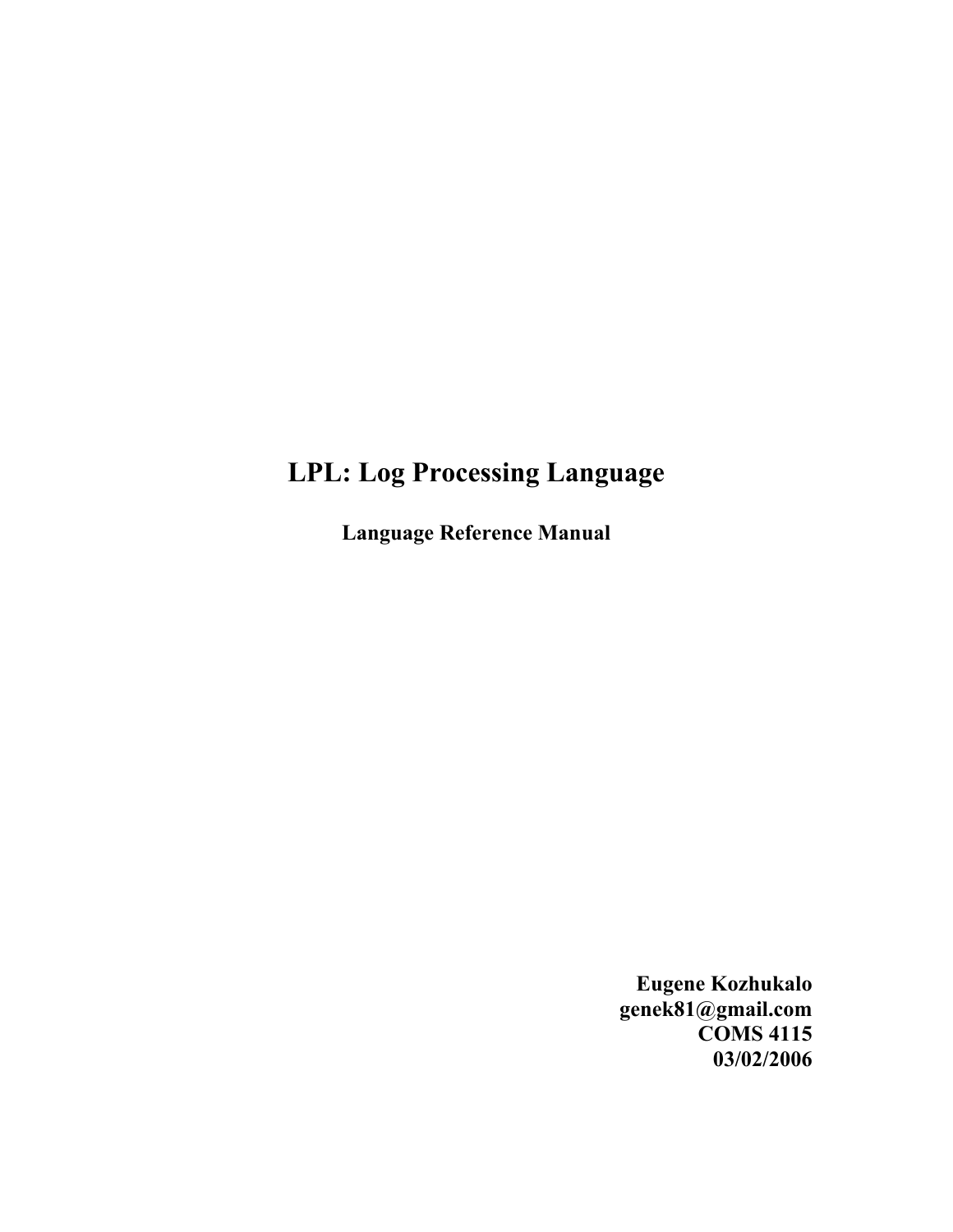# 1. Introduction

LPL is a simple, intuitive language for parsing and processing log files. It provides the user with flexibility to write a parser for and extract data from virtually any kind of log files. Syntactically, it is a mix of familiar Python/Java conventions with a few Awk constructs, which produces a combination of highlevel convenience and simple yet powerful text processing facilities. ANTLR is used to specify its grammar, and Java is used to implement the grammar.

# 2. Lexical Conventions

### 2.1 Tokens and Whitespace

Parser *tokens* include identifiers, keywords, operators, literals, and other separators. Spaces, newlines and tabs constitute *white space*. The purpose of white space is to separate tokens, otherwise it is ignored.

### 2.2 Comments

Just like whitespace, *comments* are ignored by the parser. They are similar to Java. **Single line** comments begin with "//" and include all characters up to the end of the line. **Multi-line** comments begin with "/\* and terminate with "\*/".

#### 2.3 Identifiers

An *identifier* in LPL consists of a letter character followed by any combination of letters, digits, and underscores. Uppercase and lowercase letters are considered different. Examples of identifiers: **a, abc123, test\_string**.

#### 2.4 Keywords

The following *keywords* are reserved in LPL:

| begin   | elsif    | max  |
|---------|----------|------|
| end     | input    | min  |
| for     | datetime | avg  |
| in      | count    | sum  |
| print   | if       | type |
| println | else     |      |

**true** and **false** are also reserved words in LPL.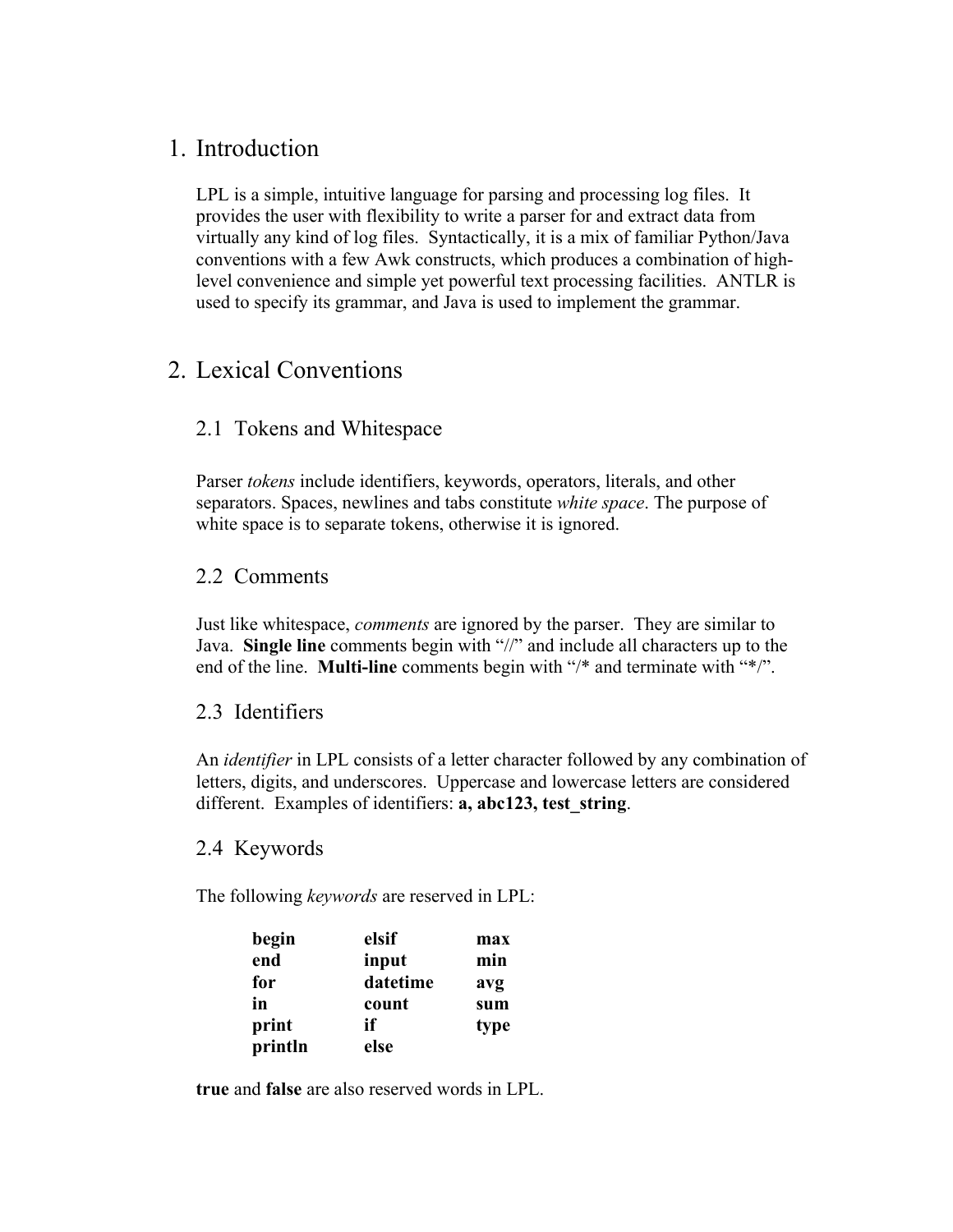#### 2.5 Literals

There are three types of *literals*: **integer**, **string**, and **boolean**.

An **integer** literal is a sequence of one or more digits beginning with an optional sign. An integer literal may not begin with a zero if it is more than one character long.

A **string** literal is a sequence of zero or more characters enclosed in double quotes. Single character strings may be enclosed in single quotes. Certain characters may be escaped with a backslash (\). These characters include single and double quotes,  $(\nabla, \nabla)$  and whitespace characters  $(\nabla n, \nabla, \nabla)$ .

A **boolean** literal is one of two reserved words, *true* or *false*.

# 3. Types

LPL has three *basic types* and three *user-defined types*. Basic types include **int**, **string** and **bool**. User-defined types include **list** and **dictionary**, which are implemented similar to Python, and **datetime**.

**int, string** and **bool** types are 32-bit integers, strings of characters, and *true*/*false* values, respectively. **list** and **dictionary** types can only contain basic types and datetime type. The **datetime** type is a special type containing a timestamp. The timestamp is parsed from a string containing time and/or date. This parsing is performed when a datetime object is initialized, and an optional regular expression may be specified to use during parsing.

Arithmetic and relational operations may only be performed on operands of the same type. Lists may be dereferenced only by integers. Dictionaries may contain key-value pairs of any of the basic and datetime types.

# 4. Operators

#### 4.1 Logical

| && | logical <i>and</i> operator |
|----|-----------------------------|
|    | logical or operator         |
|    | logical <i>not</i> operator |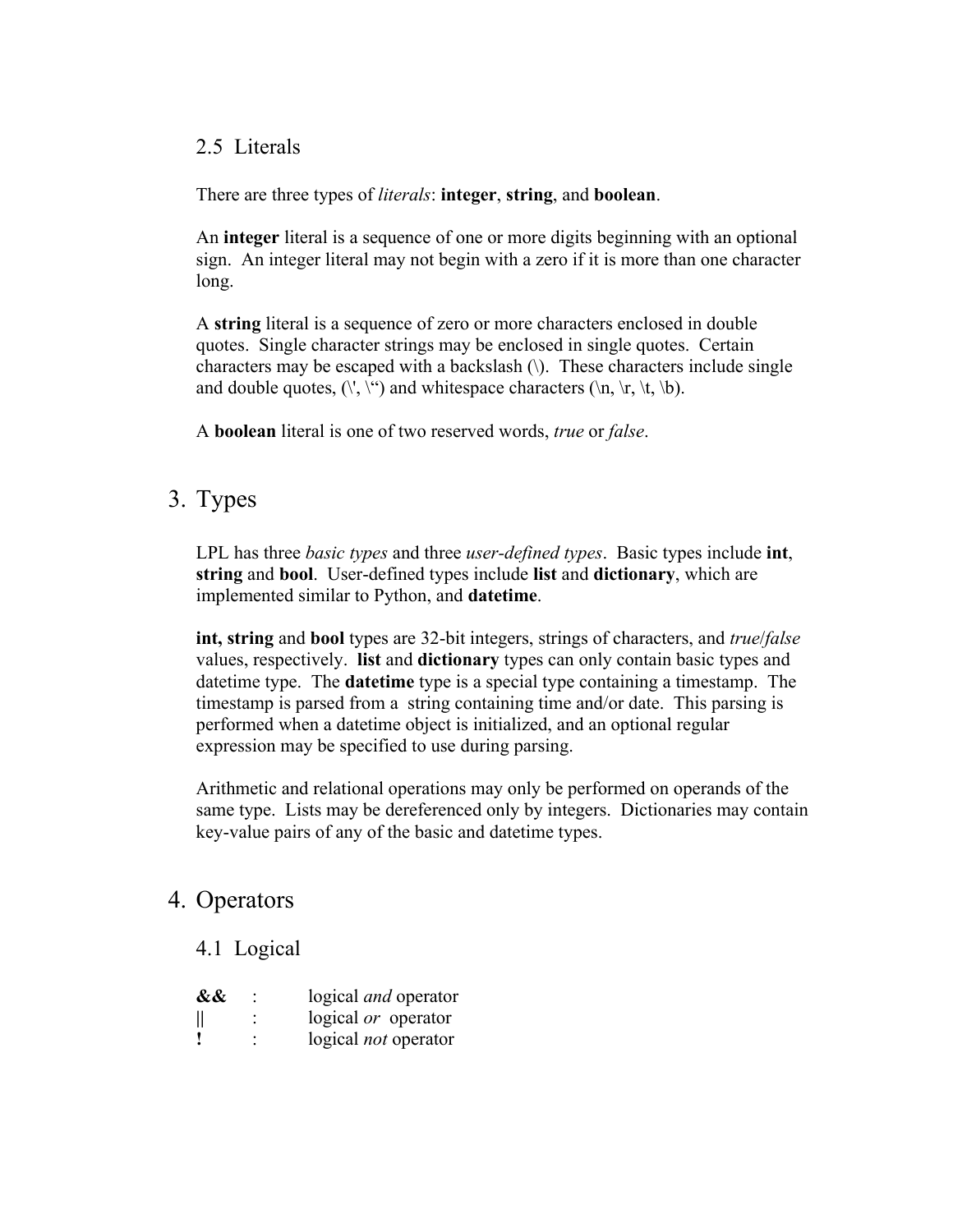## 4.2 Arithmetical

- **+** : binary addition operator and string/list append operator
- **-** : binary subtraction operator<br> **\*** : binary multiplication operator
- binary multiplication operator
- **/** : binary division operator

### 4.3 Relational

|    | relational <i>equals</i> operator          |
|----|--------------------------------------------|
| != | relational <i>not equals</i> operator      |
|    | relational <i>greater than</i> operator    |
| >≕ | relational greater than or equals operator |
|    | relational <i>less than</i> operator       |
|    | relational less than or equals operator    |

### 4.4 Other

| $=$      | assignment operator                                  |
|----------|------------------------------------------------------|
| $\Omega$ | list/dictionary dereference, function call operators |
|          | method call operator                                 |

# 4.5 Operator precedence table

|                 | <b>High precedence</b> |
|-----------------|------------------------|
|                 |                        |
| $*1$            |                        |
|                 |                        |
| != == < <= > >= |                        |
| $\&\&\ $        |                        |
|                 | Low precedence         |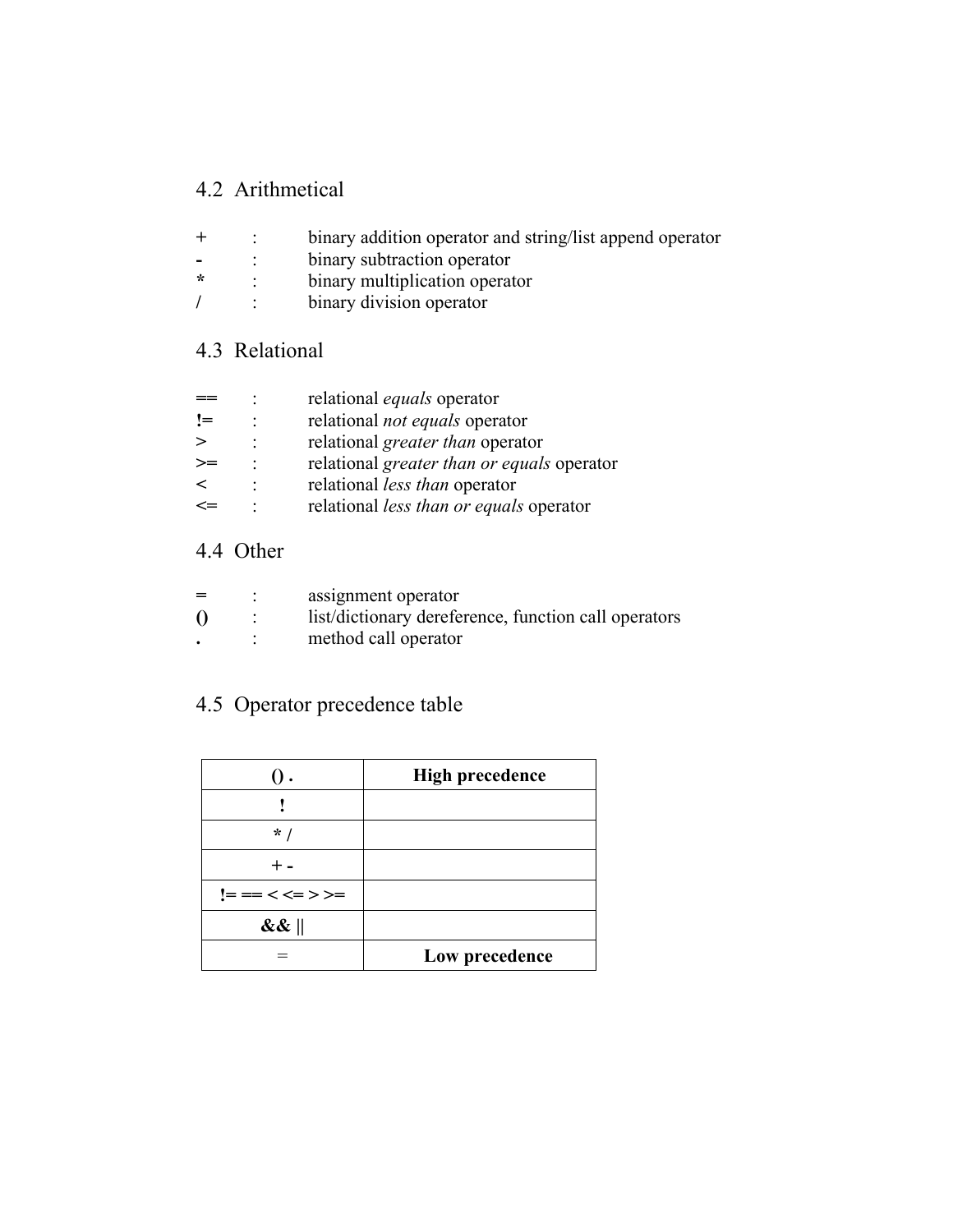# 5. Expressions

Expressions include identifiers, function calls, list and dictionary element access, and other expressions surrounded by "(" and ")"

### 5.1 Identifiers

Identifiers are *left-value* expressions. They are bound to values resulting from evaluating *right-value* expressions.

### 5.2 Function calls

Function calls are *right-value* expressions. They consist of an identifier (one of reserved keywords) followed by a comma-separated list of arguments enclosed by "(" and ")".

#### 5.3 Element access expressions

Element access expressions are *left-value* expressions. They consist of a list/dictionary identifier followed by an integer index enclosed in "(" and ")".

#### 5.4 Arithmetic expressions

Arithmetic expressions consist of operands separated by arithmetic operators. Operands can be identifiers, integer literals, function calls, or element access expressions. Operands for "+" operator can also be string literals.

#### 5.5 Relational expressions

Relational expressions consist of operands separated by relational operators. Operands can be identifiers, integer literals, function calls, or element access expressions.

### 5.6 Logical expressions

Logical expressions consist of operands separated by logical operators. Operands can be identifiers, relational expressions, or boolean literals.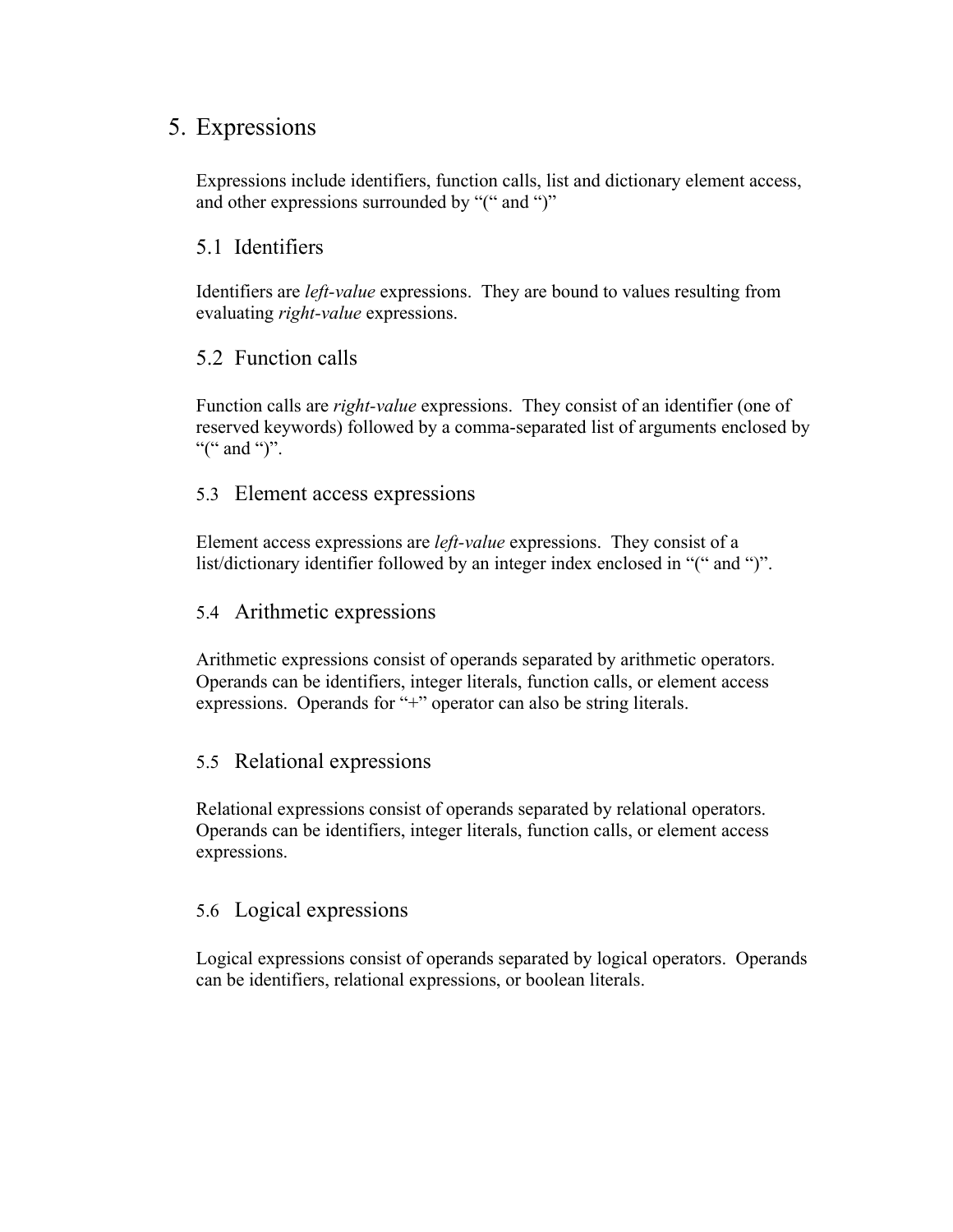# 6. Variable declaration and assignment

LPL, like Python, is not strongly typed. That means variable declarations are not needed. A correct type is automatically assigned at variable initialization. Variable assignments take the form of:

 $\leq$  left-value expression $\geq$  =  $\leq$  expression $\geq$ ;

Examples:

| // name is a string with a value of "Joe"<br>name = "Joe";                                  |  |
|---------------------------------------------------------------------------------------------|--|
|                                                                                             |  |
| $\frac{1}{1}$ is an empty list<br>$1 = ()$ ;                                                |  |
| $d = \{\};$<br>$\frac{1}{d}$ d is an empty dictionary                                       |  |
| $dt = datetime();$<br>// dt is a date time object reflecting current date and time          |  |
| $\pi$ c is a list containing integers 1 and 2.<br>$c = (1,2);$                              |  |
| $ct = count(d);$<br>$\frac{1}{x}$ ct is an integer corresponding to number of elements in d |  |

There are a few special variables defined only in scope of a *begin / end* loop (see below). They contain:

- parts of current parsed record matched by groups of current parsing string (\$1 holds contents of first group, \$2 of second, etc.)
- total number of records (\$NR)

### 7. Statements

#### 7.1 Looping

...

There are three *looping statements* provided. One is the **for / in** loop used to iterate over lists and dictionaries. The syntax is as follows:

```
for <element identifier> in <list/dictionary identifier> {
       <statement>
```
}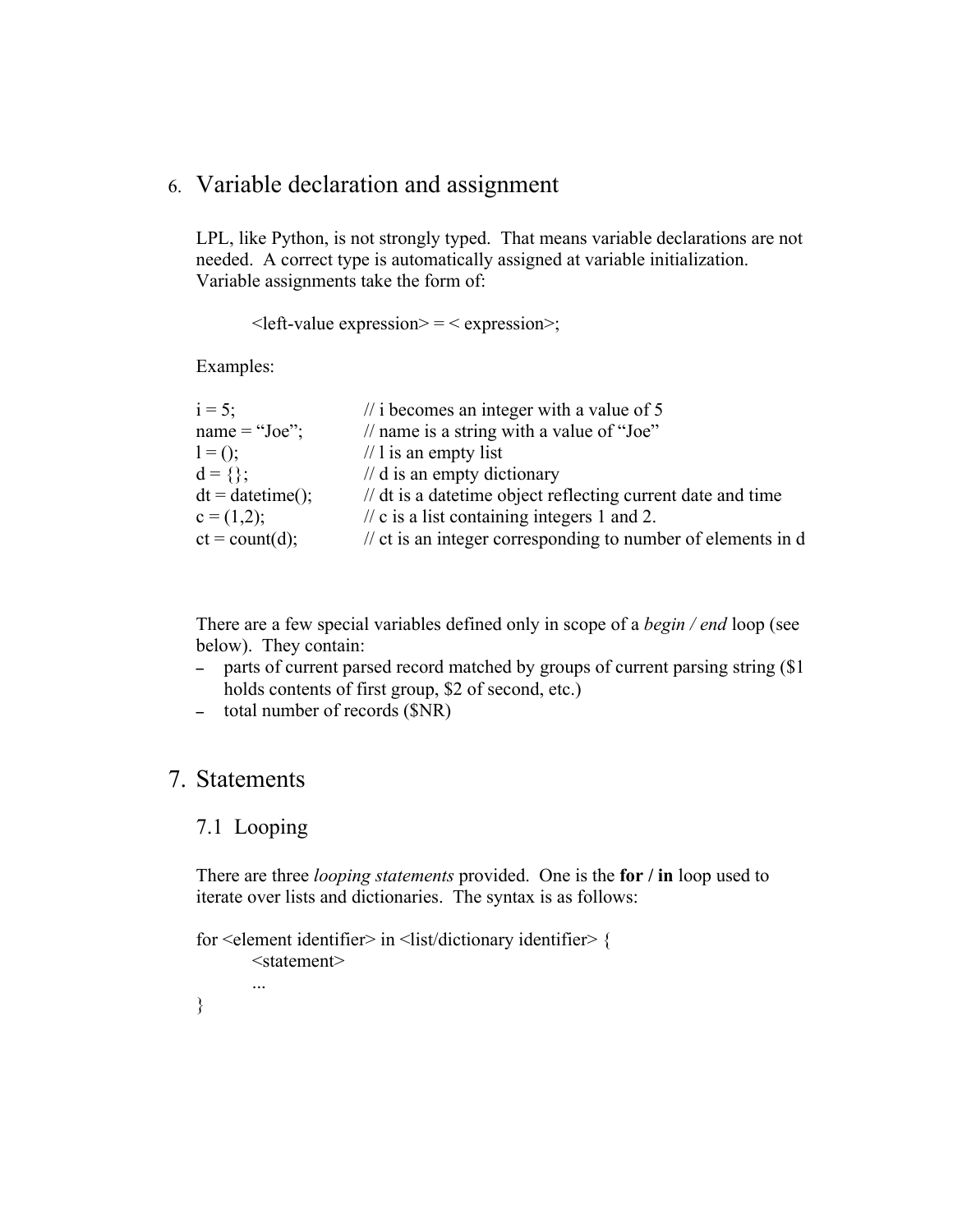Another loop is the **while** loop. The syntax is as follows:

```
while (\leqexpression\geq) {
        <statement>
        ...
}
```
Finally, there is the **begin / end** loop. It is used to iterate over records parsed from the input file. The syntax is as follows:

```
begin (\leoptional record parse string\ge) {
        \epsilon <parse string 1> : {
                 <statement>
                 ...
         }
        \langle parse string 2> : {
                 <statement>
                 ...
         }
} end {
        <statement>
        ...
}
```
## 7.2 Conditional

*Conditional statement* is comprised of **if / elsif / else** keywords. The syntax is as follows:

```
if (\leqexpression\geq) {
        <statement>
        ...
\} elsif (<expression>) {
        <statement>
        ...
} else {
        <statement>
        ...
}
```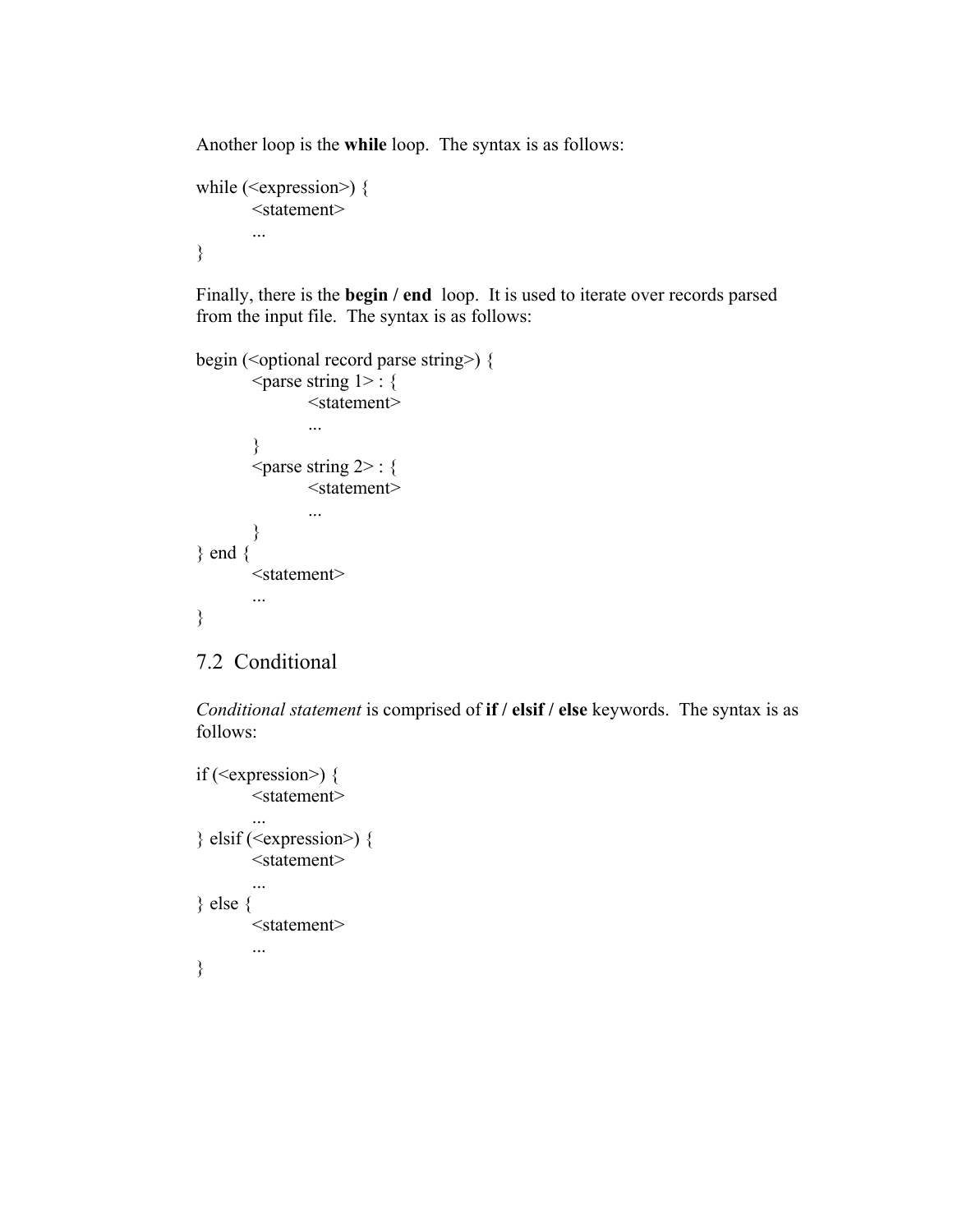# 8. Built-in Functions

There are a few built-in functions to facilitate certain tasks in LPL. They are as follows:

**input(path to file)** – specifies input log file to be parsed **print(id) –** prints contents of **id println(id)** – prints contents of **id** plus newline **type(id)** – prints the type of **id**

**count(list)** – returns number of members in **list**, which can be a list or a dictionary **max(list)** – returns max value of members in **list**, which must be a list of integers **min(list)** – returns min value of members in **list**, which must be a list of integers **avg(list)** – returns average of members in **list**, which must be a list of integers **sum(list)** – returns sum of members in **list**, which must be a list of integers

**datetime(string)** – returns a datetime object either parsed from optional **string** or created based on current date/time.